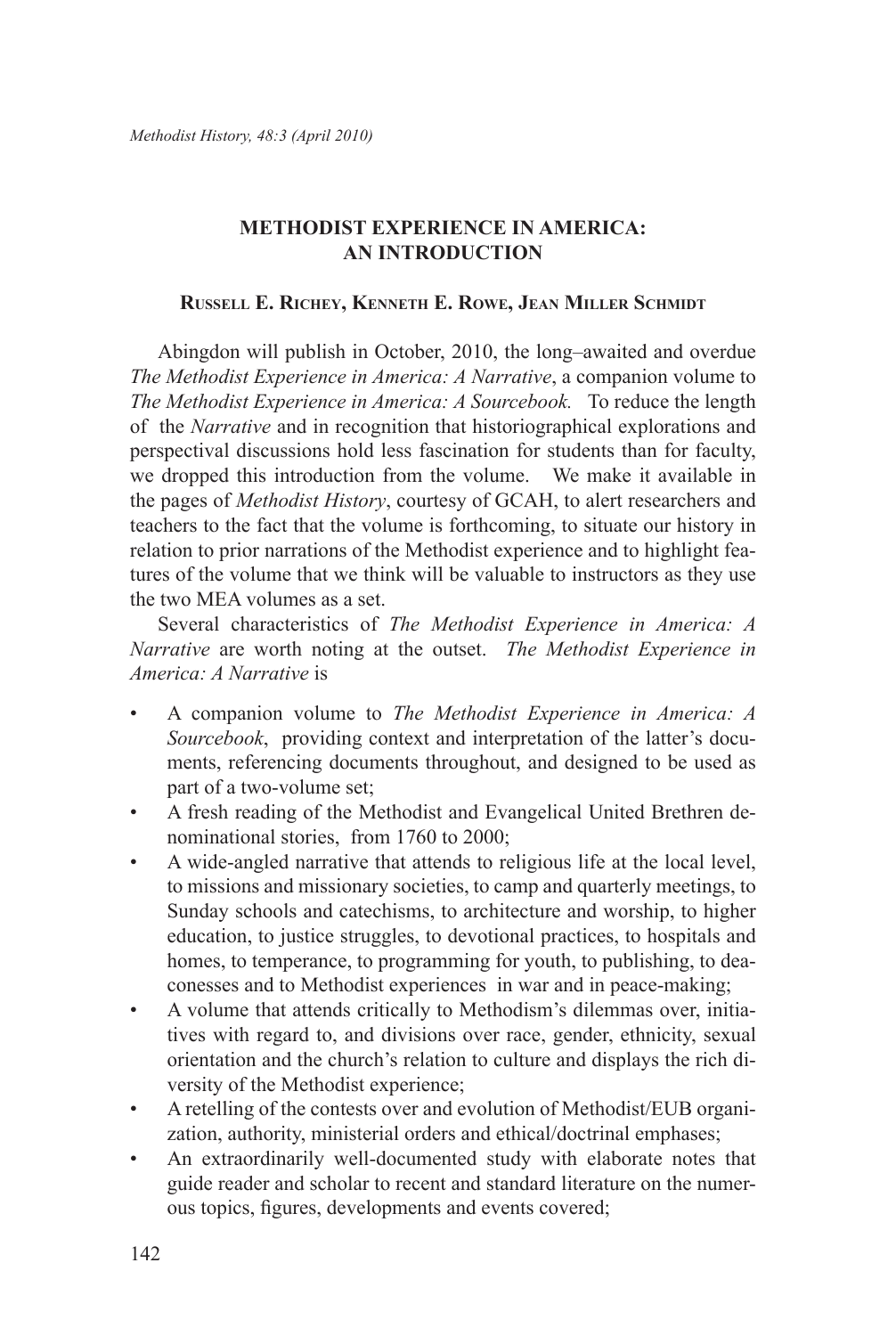- A volume with an elaborate table of contents (available prior to publication by email by request to Richey) that will guide teacher and student to chapter subsections which cover the array of topics covered; and consequently, •
- A part of the two-volume resource that will serve well the instructional needs for United Methodist history courses as well as specialized Methodist courses and courses with a Methodist dimension covering women, the several racial-ethnic traditions (and especially African American), worship, social ethics, ethnic diversity, war and peace, polity, religious education, leadership, episcopacy, schism and ecumenism. •

\*\*\*

A first history of Methodism it certainly is not. Indeed, we American Methodists have been narrating our story almost from the beginning. So, before American Methodism was even a church, in 1780, Francis Asbury noted, "I think shortly to compose in manuscript, a short history of the introduction, rise and progress of Methodism in America, with our principles, experience and practice." $\frac{1}{1}$  From the very beginning, one might even say before their formal beginning, Methodists have thought it important to exhibit their "principles, experience and practice" by telling of their "introduction, rise and progress."<sup>2</sup> Asbury did not turn "shortly" to this composition as he had hoped. More immediate business consumed him. Over the course of his life, however, he did attempt several ventures which he thought would provide such a history of Methodism in America.<sup>3</sup> These included the historical preface to the 1787 Discipline,<sup>4</sup> his own journal **(Sources 1789a)**,<sup>5</sup> a

Frederick E. Maser, "Discovery," *Methodist History*, 9 (January 1971), 34-43; 40. Maser reproduces statements and phrases omitted in the 1821 and 1958 editions of Asbury's journal, but contained in that of 1802, *An Extract From the Journal of Francis Asbury, One of the Bishops of the Methodist Episcopal Church: From January 1st, 1779, to September 3d., 1780*  (Philadelphia: Ezekiel Cooper, 1802). Compare pp. 18 of that edition and 296 of *The Journal and Letters of Francis Asbury*, ed. Elmer T. Clark, 3 vols. (London: Epworth and Nashville: Abingdon, 1958), I, hereinafter referenced to as JLFA. On Asbury, see John Wigger, *American Saint: Francis Asbury and the Methodists* (Oxford: Oxford UP, 2009).

See Richey, "The Role of History in *The Discipline*," *Quarterly Review* 10 (Winter 1989), 3- 20 and in *Methodist Connectionalism: Historical Perspectives*, (Nashville: General Board of Higher Education and Ministry, 2009), 17-33.

<sup>&</sup>lt;sup>3</sup> We employ the terms "Methodism" and "Methodist" as a shorthand for the range of Pietist movements and impulses that came to "denominate" themselves variously—United Brethren, Methodist Episcopal, Republican Methodist, African Methodist, Evangelical Association. The case for this usage is laid out further here and at great length in Chapter I.

<sup>&</sup>lt;sup>4</sup> See in Chapter I. From 1787 to the present, the Discipline has been prefaced with an historical account of Methodism. For the import of this, see "The Role of History in The Discipline."

 We reference selections from MEA II, the *Sourcebook*, here and throughout the narrative as **(Sources 17??a)**. The **bolded** date or date-with-letter guides the reader to the appropriate selection. In the allusions here to MEA II, this volume provides some comment, contextualizing, interpretation, and explanation for individual documents as is appropriate to the flow of the narration.

Francis Asbury, *An Extract From the Journal of Francis Asbury, Bishop of the Methodist-Episcopal Church in America, from August 7, 1771, to December 29, 1778*, vol. I (Philadelphia, Printed by Joseph Crukshank, no. 87, Highstreet: sold by John Dickins, no.182, in Race-street, near Sixth-Street, 1792).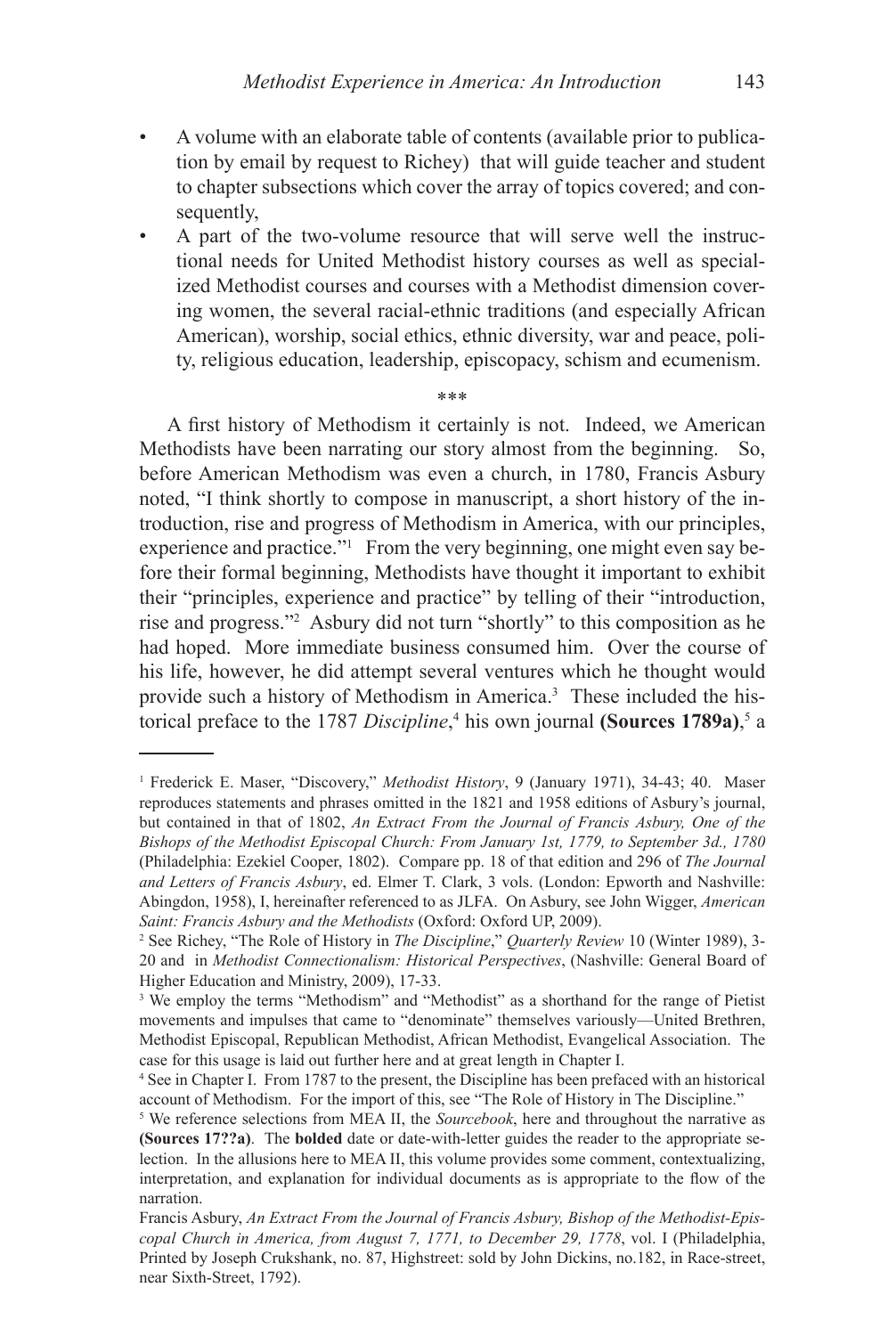1798 commentary on the *Discipline* that Asbury crafted with his colleague, Thomas Coke **(Sources, 1798)**,  $\delta$  a collection of reports on revivals,<sup>7</sup> and his valedictory addresses **(Sources 1813b)**.

### **Context(s)**

The context for these accounts got ever narrower until the whole narrative focused on Asbury himself, a focus which apparently disturbed neither him nor narrators who followed (and for which John Wigger has made a compelling fresh case). Many shared the view of his eulogist Ezekiel Cooper who affirmed:

It is almost, if not altogether, impossible to give a narrative of his life and character, without incorporating with it, in some degree, the history of the Methodist Episcopal church. The one, is so intimately and essentially connected with the other, that they cannot well be separated, without injustice to the subject. The *Memoirs* of his life, must necessarily contain a considerable history of the Methodist church in America. And a faithful history of the church, must, as necessarily, give a history of his life.<sup>10</sup>

The context for telling the Methodist story does matter. Should it be the shadow of a "great man," John Wesley if not Francis Asbury, and of the inner (largely male) circles who led the movement? Should it be set in the long tradition of revitalization movements, thus positioning Methodism within the traditions of Catholic piety which the Wesleys claimed? Should it be located within the penumbra of the Reformation, thereby exhibiting the interplay of confessions (Anabaptist, Lutheran, Reformed, Anglican) that underlay United Brethren, Evangelical and Methodist movements? Should it emphasize instead the Anglican heritage which loomed large in the experience of American as well as British Wesleyans? Should it rest primarily on American shores where Puritan, African, German and Anglican experiences collided and where the relatively spontaneous efforts of women and men established religious communities?<sup>11</sup>

American Methodism, in fact, had diverse roots, wore multiple identities, spoke several languages. One may isolate or single out any one in structuring the Methodist story: the rise and spread of the Wesleyan movement; the emergence of evangelical strains within British Protestantism, especially

*The Doctrines and Discipline of the Methodist Episcopal Church in America, with Explanatory Notes by Thomas Coke and Francis Asbury* (Philadelphia: Henry Tuckniss, 1798; reprint: Rutland, VT: Academy Books, 1979).

*Extracts of Letters Containing Some Account of the Work of God Since the Year 1800/ Written by the Preachers and Members of the Methodist Episcopal Church to their Bishops* (New York: Ezekiel, Cooper and John Wilson, for the Methodist Connection in the United States, 1805).

See, for instance, JLFA, III, August 5, 1813, "A Valedictory Address to William McKendree," 475-492.

Wigger, *American Saint*.

<sup>10</sup> Ezekiel Cooper, *The Substance of a Funeral Discourse . . . on the Death of the Rev. Francis Asbury* (Philadelphia, 1819) 59-60.

<sup>&</sup>lt;sup>11</sup> For a comparable effort to establish Methodism's multiple contexts, see Thomas Edward Frank, *Polity, Practice, and the Mission of the United Methodist Church* (Nashville: Abingdon, 1997), 51-59, 67-91; Updated editions (2002, 2006), 55-65; 69-114.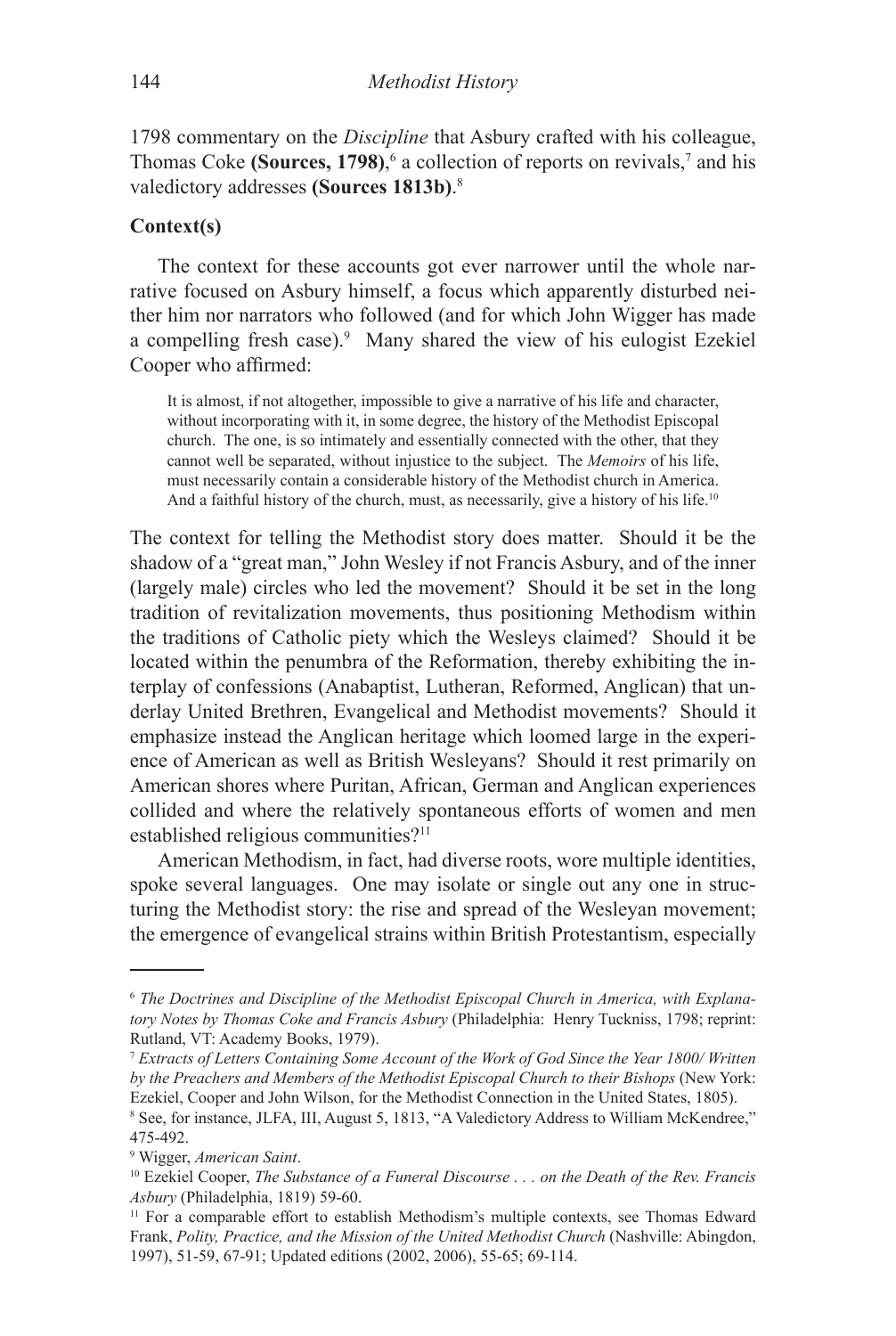within Anglicanism; the contagion of western Pietism; the colonial patterns of revivalism; the African hearing and speaking of the Christian message; the peculiar Revolutionary context in which Methodism prospered. With all these roots, identities, languages a full-orbed treatment must deal and all will figure in our narration. Each contributed a distinctive voice or language. Each offered an interesting nuance to Methodist identity. But with which of these should one start, given that a beginning accents the narration?12 Does one start with the formative experiences in the Susanna and Samuel Wesley home? Or with John and Charles Wesley in Georgia in the 1730s? Or with John's Aldersgate experience? Or with George Whitefield's American tours and the First Great Awakening? Or with competitive "spontaneous" beginnings in the 1760s through Robert Strawbridge in Maryland, through William Otterbein and Martin Boehm in the Middle Colonies and through Barbara Heck, Philip Embury and Thomas Webb in New York? Or with the roots of the several evangelical movements in Pietism? We elect the latter as we note below and explore in more detail in the first chapter, by no means been the typical starting point. Accordingly, we also employ the terms "Methodism" and "Methodist" as a shorthand for the range of Pietist movements and impulses that came to "denominate" themselves variously—United Brethren, Methodist Episcopal, Republican Methodist, African Methodist, Evangelical Association.

## **The Several "Rises" of American Methodism**

In choosing a beginning for American Methodism, historians have typically defined its story line, its narrative theme. In particular, the starting point announces how Methodism will relate thematically to its new world context.

The first major historian, Jesse Lee, noticed the creation at John Wesley's hand of Methodism's distinctive patterns for ministry—rules for holiness,

<sup>&</sup>lt;sup>12</sup> We should, perhaps, acknowledge as we note in the Preface that the starting point of our Narrative and Sourcebook has something to do with the place these volumes will occupy in the overall scheme of denominational resources. In particular, we have presumed access to the prior or extended treatments on the Wesleys and on Methodist theology, certainly including the following: Richard P. Heitzenrater, *Wesley and the People Called Methodists* (Nashville: Abingdon, 1995) and Theodore Runyon, *The New Creation: John Wesley's Theology Today* (Nashville: Abingdon, 1998). *Methodist Experience in America* has been shaped also with the presumption that readers will have access to the current edition of Thomas Edward Frank, *Polity, Practice, and the Mission of the United Methodist Church* (Nashville: Abingdon, 2002); Rex Matthews, *Timetables of History for Students of Methodism* (Nashville: Abingdon, 2007); Thomas A. Langford, *Practical Divinity*, 2 vols. (Nashville: Abingdon, 1998, 1999); Scott J. Jones, *United Methodist Doctrine: The Extreme Center* (Nashville: Abingdon, 2002); Ted A. Campbell, *Methodist Doctrine: The Essentials* (Nashville: Abingdon, 1999); Walter Klaiber and Manfred Marquardt, *Living Grace: An Outline of United Methodist Theology*, translated and adapted by J. Steven O'Malley and Ulrike R. M. Guthrie (Nashville: Abingdon, 2001); and Karen B. Westerfield Tucker, *American Methodist Worship* (Oxford: Oxford UP, 2001); W. Harrison Daniel, *Historical Atlas of the Methodist Movement* (Nashville: Abingdon, 2009); and Russell E. Richey, Kenneth E. Rowe and Jean Miller Schmidt, *Perspectives on American Methodism: Interpretive Essays* (Nashville: Abingdon/Kingswood Books, 1993).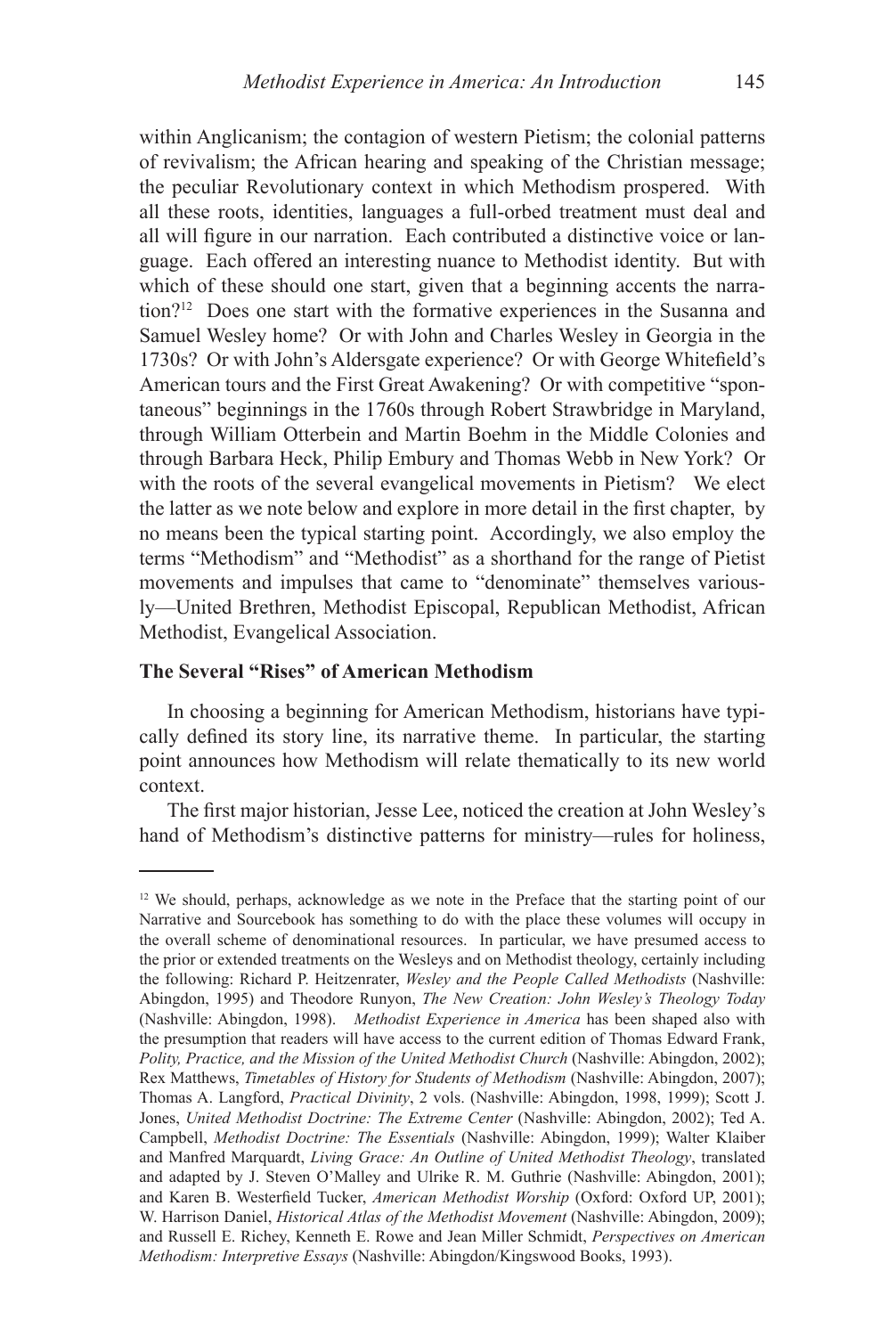extempore preaching, societies, itinerancy, conferences—and then narrated the American saga as that of the tracing of those patterns by the preachers and conferences.13 From Methodism's organization genius and inspired leadership stemmed revival, a sign of its providential character. Revival was his story and the American landscape provided but its stage.

Nathan Bangs, architect of Methodist accommodation to society, told a story about providence as well, the providential fit of church and nation. He began not with a vignette of Wesley but with Columbus and wrote of discovery, Methodist discovery of American liberties and American discovery of Methodist evangelical institutions which would protect those liberties. Methodist needed what genuine churches afforded: church buildings, stable pastorates, parsonages, educational institutions, print media, organizations for mission, in short infrastructure. For such a cause Bangs himself labored hard and effectively. As historian, he portrayed Methodism's discovery of its ecclesial self and its building itself structurally into American life.

Conquest, not discovery, defined the story line for Abel Stevens. To begin his narrative he imagined a chance meeting in 1757 in Glasgow of John Wesley, "inventer" of Methodism, and James Watt, inventor of the steam engine. "Watts and Wesley might well then have struck hands and bid each other Godspeed at Glasgow in 1757: they were co-workers for the destinies of the new world."14 Watts had produced the engine for the conquest of the new world physically, Wesley that for the conquest of the new world morally. In his *Religious Movement*, Stevens gave only incidental attention to American developments and so did not utilize this vignette. He achieved the same point there with different staging and by assertion and also dwelt on the providential fit of Methodism and America. He noted:

[W]hile the moral revolution of Methodism was going on in the Old World, the most important political revolution of modern times was in process in the New; and when we contemplate the new modes of religious activity which were evolved

<sup>13</sup> The historians and historical works in order of citation and publication are Jesse Lee, *A Short History of the Methodists* (Baltimore: Magill and Clime, 1810; Facsimile edition, Rutland, VT: Academy Books, 1974; Nathan Bangs, *A History of The Methodist Episcopal Church*, 4 vols., 6th edition (New York: Carlton & Porter, 1860; 1st ed. 1838-1841); Abel Stevens, *A History of The Methodist Episcopal Church*, 4 vols. (New York: Carlton & Porter, 1864-1867) and *A Compendious History of American Methodism* (New York: Eaton & Mains, n.d. but 1868/1867); Matthew Simpson, *A Hundred Years of Methodism* (New York: Nelson & Phillips, 1876); J. M. Buckley, *A History of Methodists in the United States*, 4th ed., American Church History Series (New York: Charles Scribner's Sons, 1900; first published in 1896); Halford E. Luccock and Paul Hutchinson, *The Story of Methodism* (New York: Methodist Book Concern, 1926); William Warren Sweet, *Methodism in American History*, (New York, Cincinnati, Chicago: The Methodist Book Concern, 1933; rev. ed., New York: Abingdon, 1953); Frederick A. Norwood, *The Story of American Methodism* (Nashville: Abingdon, 1974). For a more elaborate discussion of these perspectives, see Russell E. Richey, "History as a Bearer of Denominational Identity: Methodism as a Case Study," in *Perspectives*, 480-497 and in *Doctrine in Experience: A Methodist Theology of Church and Ministry* (Nashville: Abingdon/Kingswood Books, 2009), 21-41.<br><sup>14</sup> Compendious History, 19.

<sup>14</sup> *Compendious History*, 19. Stevens's four–volume *History of the Methodist Episcopal Church*, 4 vols. (New York: Carlton & Porter, 1864-1867), begins with the same scene but lacks the chapter title.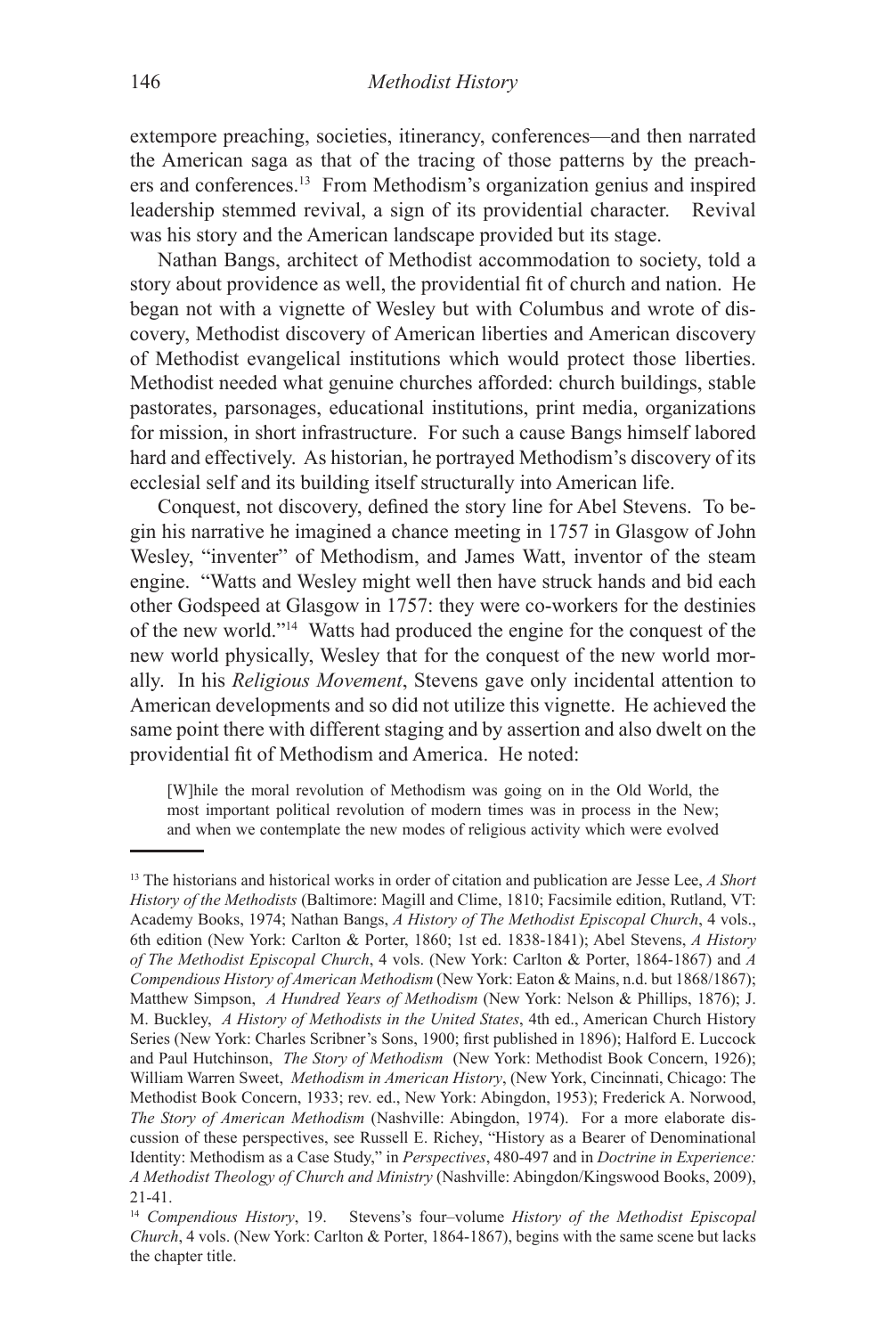by the former, we cannot resist the conviction that there was a providential relation between the two events—that they were not only coincident in time, but also in purpose. While Wesley and his co-laborers were reviving Christianity in England, Washington and his compatriots were reviving popular government in America. It was the American Revolution that led to the development of the resources of the continent, and rendered it the assembling place of the nations; and Methodism commenced its operations sufficiently early to be in effective vigor by the time that the great movement of the civilized world toward the West had fully begun. In how many respects was it adapted to this emergency of the country! If we judge from the result, it was raised up by Providence more in reference to the New than to the Old World. Its peculiar measures were especially suited to the circumstances of the former, while those of nearly every other contemporary sect lacked the necessary adaptation.<sup>15</sup>

There followed a succinct, three page outline of Methodism as providentially and mechanistically suited to America.

The Union conquest over Southern rebellion, the patriotic fervor of the Civil War and centennial civic pieties inspired Bishop Matthew Simpson, understandably so given his active championing of the northern cause and close association with President Lincoln. Simpson began his history with a survey of national accomplishments, the contributions of America to the world. Then he flashed back to Wesley and British Methodism. It was American influences, however, not these "foreign" ones that stamped American Methodism. "The rise of Methodism," he insisted, "was coeval with the Revolutionary spirit."<sup>16</sup> Methodism succeeded, he argued, by overcoming its British origins and embracing distinctively, dynamic, democratic American ways. So Simpson wedded Methodism to the American state and gave Methodism a civil religious mission.

By the end of the century, some Americans had revised their estimation of things British. One such "conserver," James M. Buckley, worried that too much American democracy ill suited the church and championed instead the shared trans-Atlantic legacy—free-enterprise, Victorian society, Anglo-Saxon culture. He started the Methodist story so as to accent such cultural principles and make resistance to change—not dynamism—the moral of Methodist history. He began the Methodist saga with Henry VIII and the English Reformation. So Buckley would conserve and protect a church which had its own culture and which had distinct places and roles for men and for women.

In the twentieth century, Halford E. Luccock and Paul Hutchinson made pragmatism the story of Methodism and drew nation and church into parallel rather than providential relation. In an early chapter, entitled "A Tale of Two Villages," they examined the two English towns "which gave to the Englishspeaking world the most transforming spiritual forces of the seventeenth and eighteenth centuries." Scrooby launched the Pilgrims; Epworth was home to Wesley. "From the first, in truth if not in actual chronicle, the Mayflower set

<sup>15</sup> Abel Stevens, *The History of the Religious Movement of the Eighteenth Century, Called Methodism*, 3 vols. (New York: Carlton and Porter, 1858-1861), II: 434.

<sup>16</sup> Simpson, *A Hundred Years of Methodism*, 41.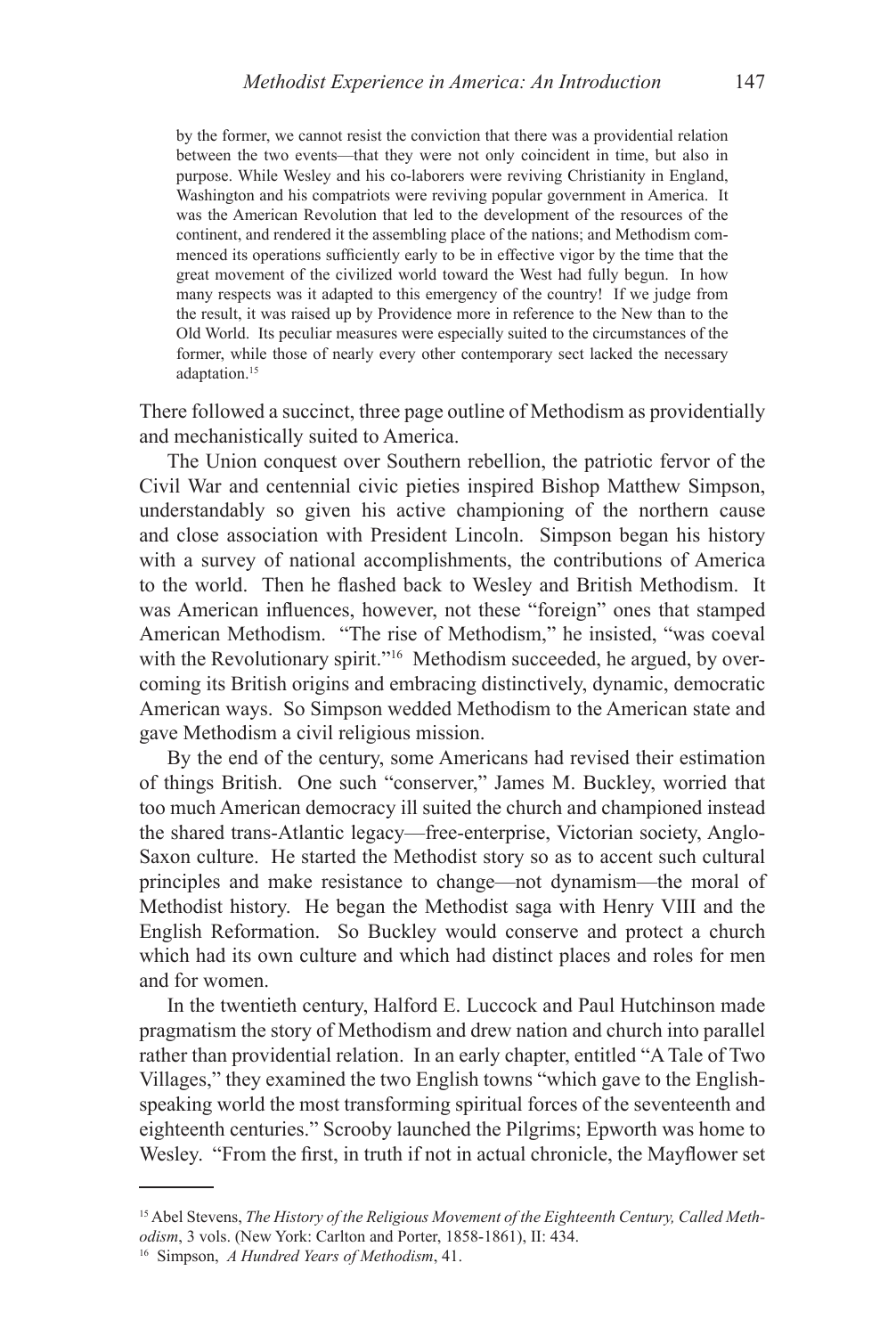sail to plant a new world. From the second, John Wesley went out to save an old one."17

Once they had Methodism firmly planted on American shores, they drew numerous parallels of church and nation. In "Methodism in the New Republic," for instance, they implicitly compared Asbury and Washington and explicitly compared James O'Kelly and Patrick Henry.18 Methodism's popular, even democratic, character reflected that of the nation. The counterpart to the nation's pioneer and frontier spirit they found in Methodism's spirit of adventure, its willingness to experiment, its pragmatism, its "irregularity."19 The camp meeting reflected the irregularity in Methodism's style, missions its spirit of adventure. For the late nineteenth century, they paralleled nation and church on seven particulars: the application of polity, spirit and organization to new conditions; elaboration of national organization; extensive building; the closing of the frontier; an increase in democracy; foreign affairs; and Negro education.20 They also dwelt on the causes that riveted the church's attention on the nation: the civil war, reconstruction, temperance, the social gospel and world war.

The relation of Methodism to American society also consumed William Warren Sweet. Fittingly, he began his narrative on American shores, in the mid-eighteenth century, as revivals unraveled the colonial establishments. Revival would be his theme as it had been Lee's. However, he found the relation to hinge not on Providence but on Frederick Jackson Turner's frontier thesis.

The greatest accomplishment of America has been the conquest of the continent.... [T]he most significant single factor in the history of the United States has been the Western movement of population, and the churches which devised the best methods for following the population as it pushed westward were the ones destined to become the great American churches.<sup>21</sup>

A series of chapter titles charted that destiny as Methodism:

Organizes for a Great Task Invades New England Crosses the Alleghenies The Circuit Rider Keeps Pace with the Westward March Shares in the Missionary Enterprise Begins Her Educational Task.

Conquest defined destiny. Methodism defined its destiny in the nineteenth century in conquest of the frontier, the conquest really of America, the mis-

<sup>17</sup> Luccock and Hutchinson, *Story of Methodism*, 28, 34.

<sup>18</sup> Luccock and Hutchinson, 213-217.

<sup>&</sup>lt;sup>19</sup> Luccock and Hutchinson, 217-300, 333-334, 494-495. Their invocation of the frontier evidenced parallelism with the substance of American history and its then reigning interpretive paradigm, the frontier thesis, championed by Frederick Jackson Turner.

<sup>20</sup> Luccock and Hutchinson, 264, 440-442.

<sup>21</sup> Sweet, *Methodism*, 143.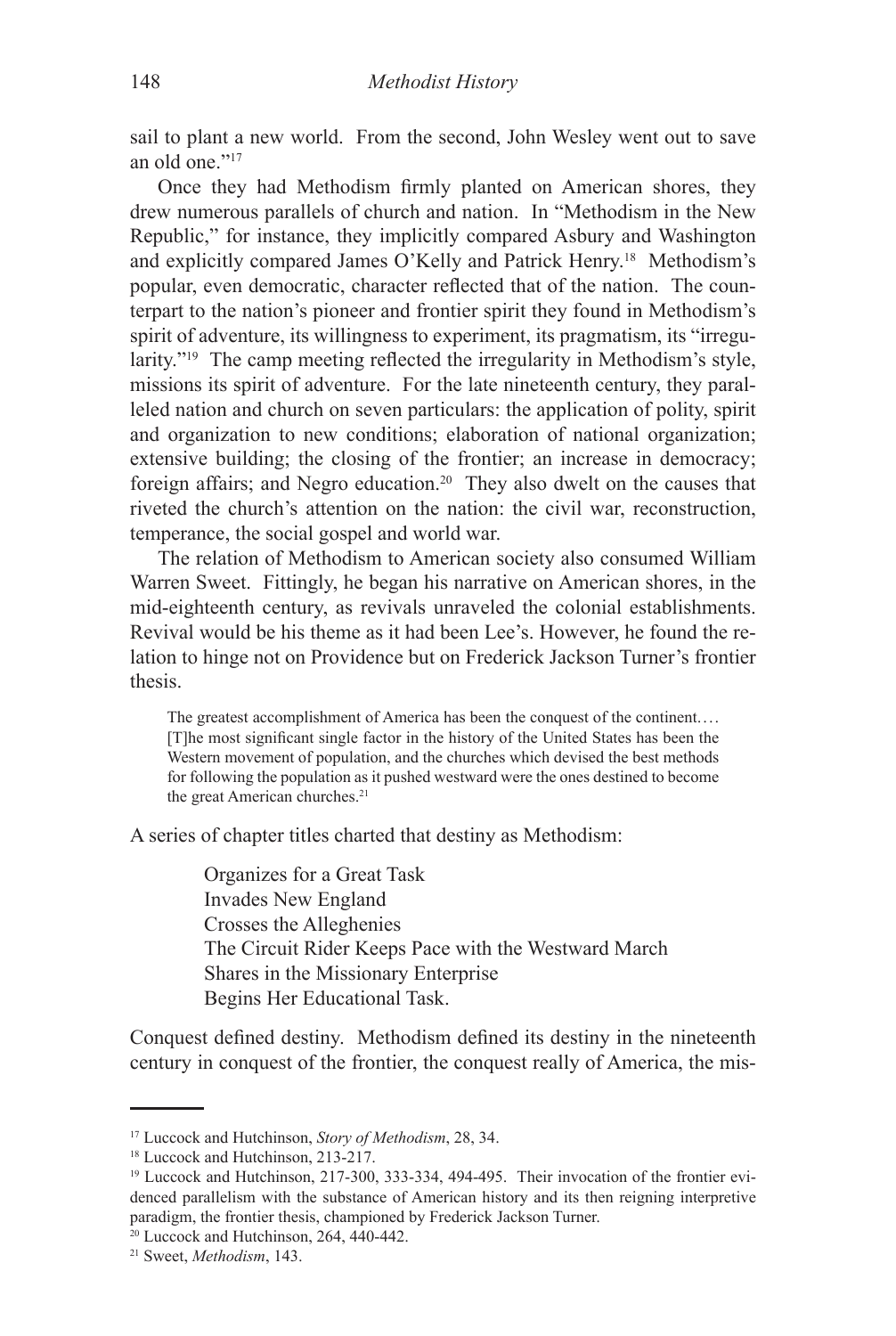sionary impulse to take the continent.

Stewardship of its missionary calling constituted the reason for Methodism's success, its rapid growth to become the largest Protestant denomination. Why did Methodism succeed? Sweet insisted that the Methodist Episcopal Church "possessed, or developed, the best technique for following and ministering to a moving and restless population." What factored in that technique? Itinerancy, a centralized appointive power, circuits, short appointments, few repreached sermons, "zealous, energetic ministry", lay leadership, Arminian theology, a populist episcopacy, ample religious literature, and an "emphasis upon singing." That style made Methodism the prototypical American church. Sweet understood Methodism in terms of American society and American society in terms of Methodism.22

Frederick A. Norwood devoted the first four chapters of *The Story of American Methodism* to the Wesleys but prefaced the first with the acknowledgment of other founders, notably Philip William Otterbein and Jacob Albright and of the several "springs" of the Methodist movements: the primitive church, the Reformation, Anglicanism, Puritanism, Pietism and the Enlightenment.23 The first historian of "United Methodism," Norwood fitted United Brethren and Evangelical Association into a largely Methodist framework defined by Wesleyan synthesis of "Catholic tradition, Reformation message, Anglican ecclesiology, Puritan discipline, and Pietist feeling" and into a narrative of "Americanization." Writing in the midst of the Civil Rights crisis, Norwood saw nuances and dimensions of Americanizing that his predecessors had slighted, in particular Methodism's compromises with racism, slavery and segregation. He wrote of both the Americanizing of Methodism and the Methodizing of America, of its inherent authoritarianism and its accommodation of the democratic spirit.<sup>24</sup>

### **Pietism25**

Historians write out of their own times and with their own concerns, even when not endeavoring to be presentistic. Certainly our effort will be so characterized. We do, however, wish to claim a page from each of our historian forebears. With Norwood, we share the challenge of knitting EUB and Methodist stories and the conviction that race needs to figure large. We concur with Sweet, Luccock and Hutchinson, and Stevens in taking seriously the conquering spirit in Methodism and devote substantial attention to Methodism's missionary self-understanding, impulse and machinery. We agree with Buckley and Bangs that the infrastructure, culture and polity of the church deserves attention. Simpson is correct, we think, in recognizing

 $22$  Sweet, 143-153. Sweet employed this theme, in a more generalized form, as his organizing principle in *Religion in the Development of American Culture* (New York: Charles Scribner's Sons, 1952).

<sup>23</sup> Norwood, *Story*, 23.

<sup>24</sup> Norwood, *Story*, 17-18.

<sup>25</sup> Portions of this section will appear in Chapter I.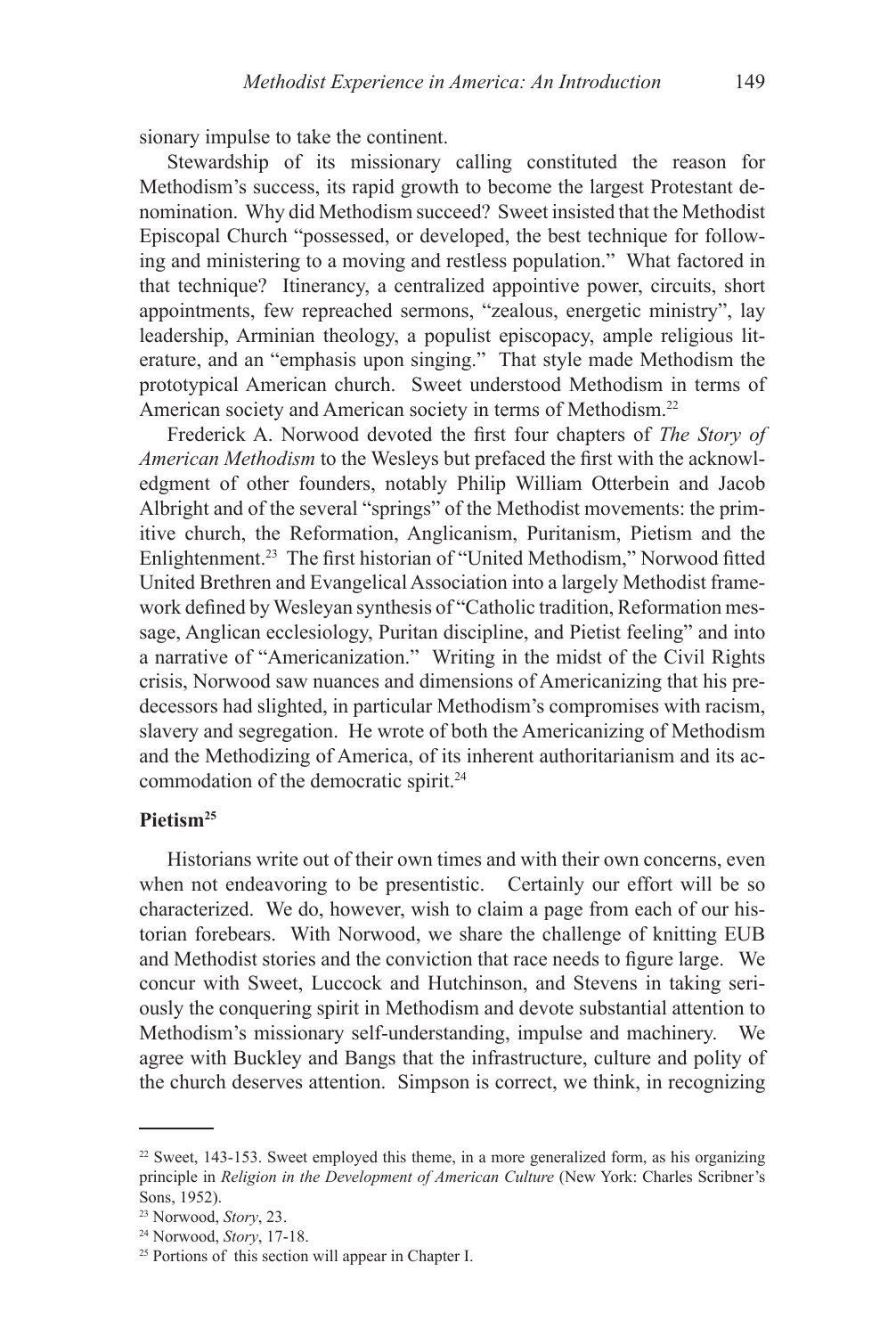Methodism's embrace of the nation, though we read the internalization of a civil religion to be more problematic than does he. Although Lee does not employ the rubric "pietism," we think his trumpeting of Methodism's revivalism most helpful in locating Methodism aright in relation to the larger western panorama of evangelicalism or pietism.

The story of United Methodism requires such a wide perspective. Pietism, because it underlay or affected the several Methodist movements, provides that canvas and William Otterbein (1726-1813) will first claim our attention, as he does in MEA I **(Sources 1760)**. Pietism was a trans-Atlantic, trans-confessional, diffuse religious reform impulse which sought to sustain the authentic witness of the faith but which in so doing defined itself initially over against Orthodoxy and later over against aspects of the Enlightenment. The faith so "preserved" differed. Pietist or pietist-like assumptions, beliefs, mores, and communal structures typified the patterns of life and thought espoused by its Lutheran pioneers, Philipp Jakob Spener (1635-1705) and August Hermann Francke (1663-1727), by the Moravians, by Roman Catholic Jansenists, by the Hasidic Jews, by late Puritanism, by British Evangelicalism (Anglican and Presbyterian), and by the panoply of colonial revivalism.26 Diversely expressed, the movement named itself diversely. In the North American context it bore the identity of evangelicalism or revivalism.

Pietist and pietist-like movements characteristically put emphasis on:

- experimental religion, locating the religious impulse in the heart (will and affections); •
- both consciousness and expression of the heart's commitments (conversion and testimony); •
- an obedient life, strict moral codes, and corporate discipline as appropriate expressions thereof; •
- the accessibility of the Biblical word and rule to the awakened lay spirit; •
- growth in the faith through active devotions but also through education, educational programs and literature, all adjusted to suit age, culture, and circumstance; •
- the importance of a witness communally shared through prayer, Biblereading, hymns and preaching; •
- everyday life as a sacrament to be shaped and enlivened by a vibrant faith and expressed in holy living; and •
- Biblical doctrine or doctrines as the light by which all this activism •

<sup>26</sup> In *The Religion of the Heart: A Study of European Religious Life in the Seventeenth and Eighteenth Centuries* (Columbia: U of South Carolina P, 1991), Ted A. Campbell establishes the coherence of the pietist world and enumerates major characteristics treated below. A very different approach, that by W. Reginald Ward, in *The Protestant Evangelical Awakening* (Cambridge: Cambridge UP, 1992) and in *Early Evangelicalism: A Global Intellectual History, 1670-1789*  (Cambridge, UK; New York: Cambridge UP, 2006), also traces the inter-connections between and among the international pietist movements and the several awakenings.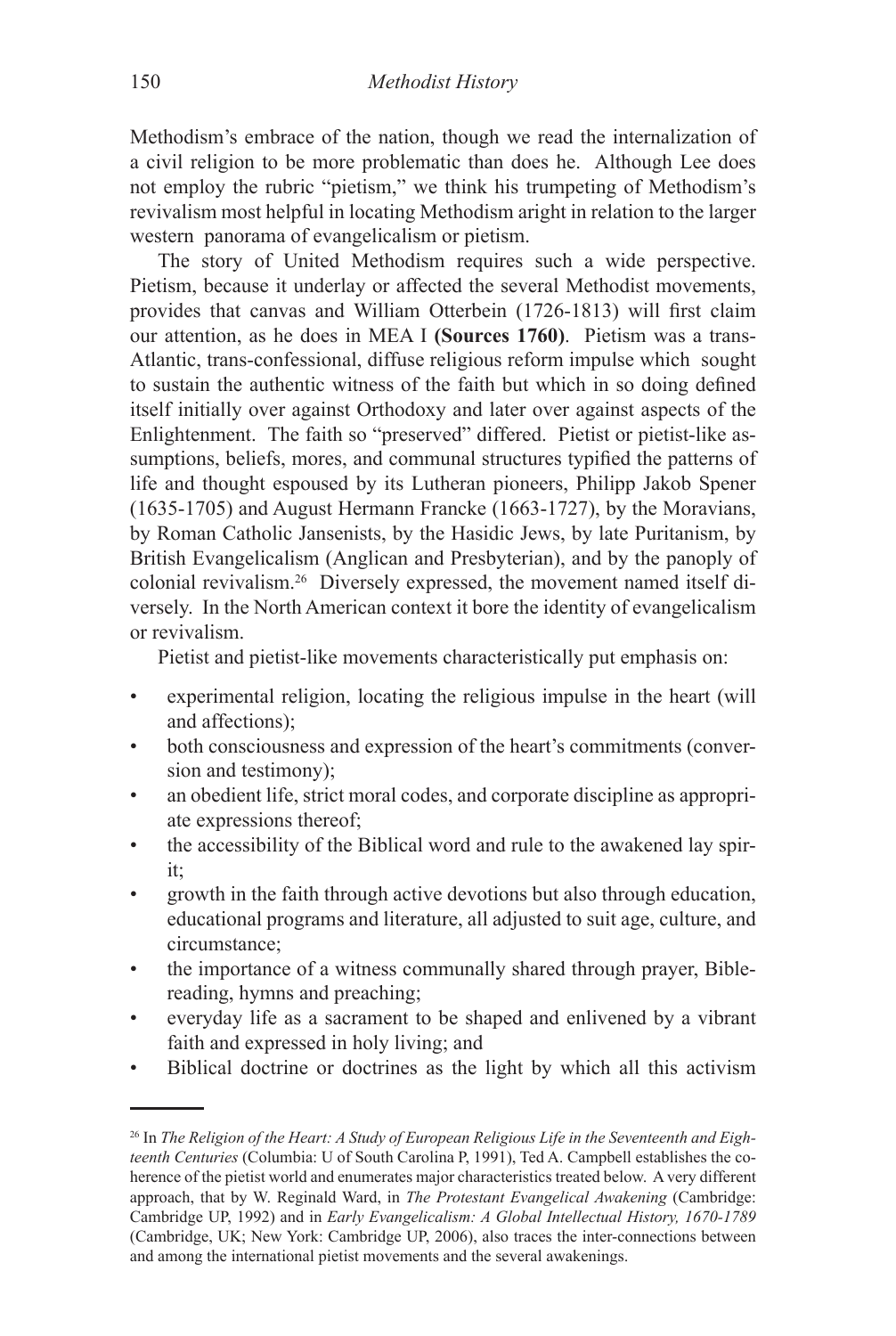stays on course [For expressions of such experimental religion in early Methodist movements, see **Sources 1760, 1773, 1775a, 1780b, 1785a, 1785b, 1785c, 1787, 1789a, 1791b, 1791c, 1798 on class-meetings, and 1800b**].

#### **Themes**

In selecting a starting point, Methodism's historians, as we have seen, have typically discerned aspects of the movement's character, role and motif. Among the many, one dominant thread has been Methodism's Americanization, two sides of which indeed have been accented. Sometimes the stress fell on Methodism's adaptation to the American scene, its accommodation of American culture, style, folkways, mores, even its compromise of its own basic principles (in adjusting to slavery, amusements, finery, tobacco, drink, segregation). Sometimes interpreters accented Methodism's shaping and transforming of American society and its critical role in the nation's crises (anti-slavery, freedmen's aid, temperance, women's rights, peace, labor justice, civil rights). Sometimes historians insisted both on its accommodation to American society and its role in social transformation.27

The two-sidedness of the overall story has much to do with:

- how Methodism negotiated its way into colonial and national experience; •
- its superb sense of timing, arriving as it did in the latter phases of the Great Awakening and during the unsettled pre-Revolutionary days), under Anglican auspices and/or the tolerant policies of the middle colonies but just when Anglicanism went into disarray and out of favor;<sup>28</sup> •
- its rapid indigenization, an unusual experience for colonial movements often locked under the authority and power of the colonizing church long into their post-colonial phase; its consequent openness to politicocultural currents in the Revolutionary ethos, including that complex impulse known as Republicanism; $29$  its courage in preaching an antislavery gospel, welcoming Blacks into its membership, denouncing the values of the genteel life, and encouraging the expression and leadership of women in a society dominated by the slave-holding gentry;<sup>30</sup> •
- its spread nevertheless precisely in areas where slavery persisted and where its anti-slavery and anti-genteel gospel made it a powerful pro-•

<sup>27</sup> Norwood, *Story*, 17-18.

<sup>28</sup> See Dee E. Andrews, *The Methodists and Revolutionary America, 1760-1800: The Shaping of an Evangelical Culture* (Princeton: Princeton UP, 2000).

<sup>29</sup> See A. Gregory Schneider, *The Way of the Cross Leads Home: The Domestication of American Methodism* (Bloomington: Indiana UP, 1993), especially 1-27.

<sup>30</sup> Cynthia Lynn Lyerly, *Methodism and the Southern Mind, 1770-1810* (New York: Oxford UP, 1998), and William H. Williams, *The Garden of American Methodism: The Delmarva Peninsula, 1769-1820* (Wilmington: Scholarly Resources, Inc., for the Peninsula Conference of The United Methodist Church, 1984).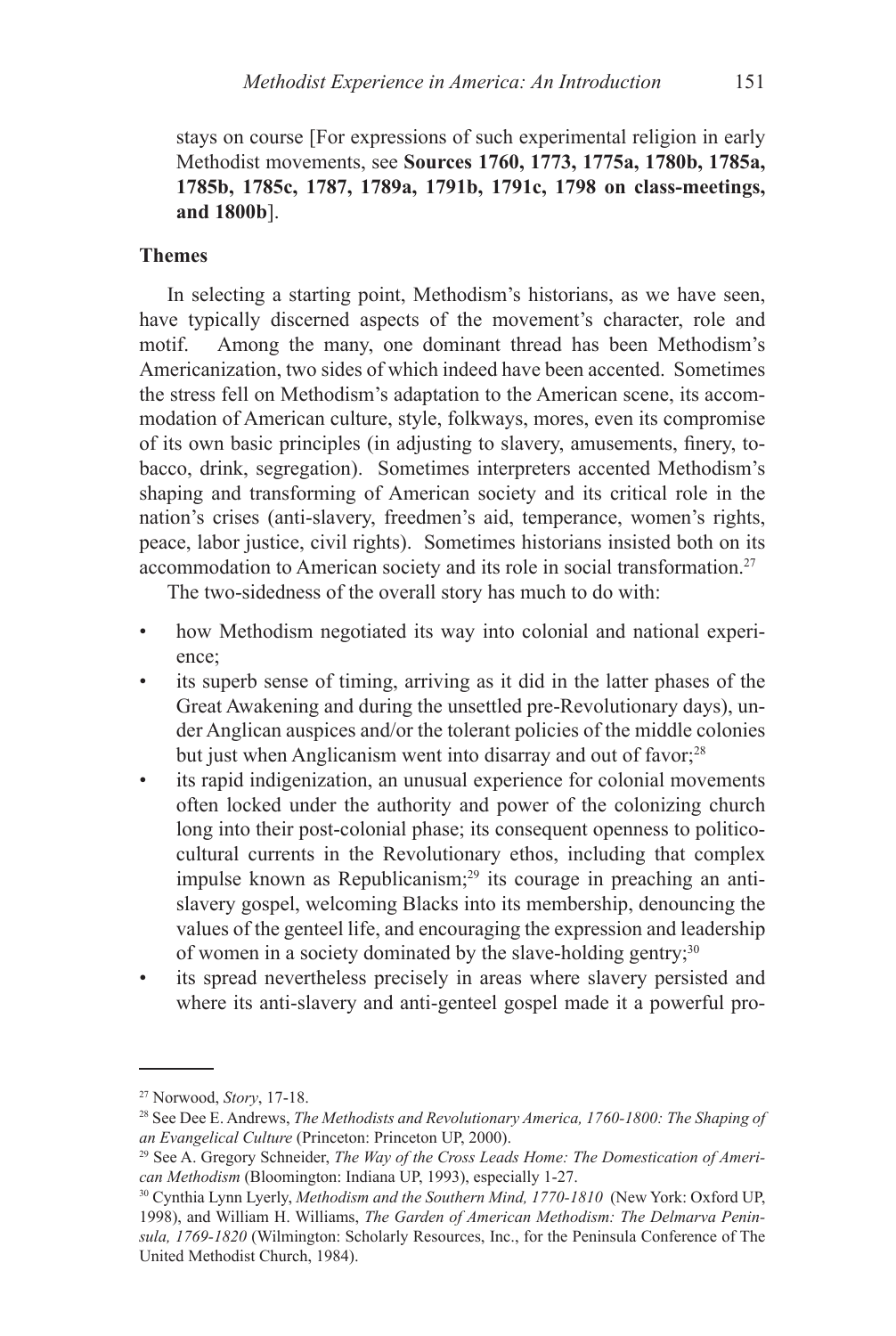phetic force: 31

- its eagerness as well to welcome in persons of various confessional and confessional-ethnic background, a transcendence of confessionalism unusual at that time; •
- its functioning consequently as a popular and popularizing force in American life;<sup>32</sup> •
- its curious missionary spirit which made it withdraw from or indifferent to certain aspects of colonial and early national experience, as for instance the Revolutionary War, but highly invested in other aspects of American experience;<sup>33</sup> •
- its behavior, in short, in both sectarian and churchly fashion; and •
- its complex transformation as its evangelistic successes gave it churchlike responsibilities and quandaries over how to sustain its sect-like witness. •

Such ambivalences, tensions, impulses, coincidences, and transformations earlier interpreters and the Methodist actors themselves found to be "providential."34 The claim registered both the timeliness/appropriateness of Methodism to American circumstances and divine agency in Methodist efforts. Historians today are less willing to make such explicit discernments of the movement of the Holy Spirit. We can, however, recognize that Methodist actors in this drama lived and worked confident in the Spirit's guidance and can, therefore, see something more than context and timing in the story. We may, with Asbury, suggest that history unfolds and experience displays Methodist principles and practice.

We exhibit Methodist "principles, experience and practice" by telling of their "introduction, rise and progress." So the peculiarities of Methodism's entry into and spread across American society have to do with tensions and paradoxes inherent in the movement itself. It held together and lived between:

- a vital piety confident of God's providential and governing care and of grace-enabled free will and moral agency (Arminianism); •
- law, discipline, human responsibility and self-control and self-direction and liberty, through prevenient and free grace in conversion and in living the Christian life; •
- the letter (rules, works, fruits) and the Spirit (testimony); •
- authority vested in bishop, presiding elder and preacher-in-charge and lay empowerment and lay offices (formal and informal); •
- centralized decision-making in conference and license to improvise, ex-•

<sup>31</sup> On these points see Christine Leigh Heyrman, *Southern Cross: The Beginnings of the Bible Belt* (New York: Knopf, 1997), and Richey, *Early American Methodism* (Bloomington: Indiana UP, 1991), 47-64.

<sup>32</sup> See John H. Wigger, *Taking Heaven by Storm: Methodism and the Rise of Popular Christianity in America* (New York: Oxford UP, 1998), and Nathan O. Hatch, *The Democratization of American Christianity* (New Haven: Yale UP, 1989).

<sup>33</sup> See David Hempton, *Methodism: Empire of the Spirit* (New Haven: Yale UP, 2005).

<sup>34</sup> Hempton, *Methodism*.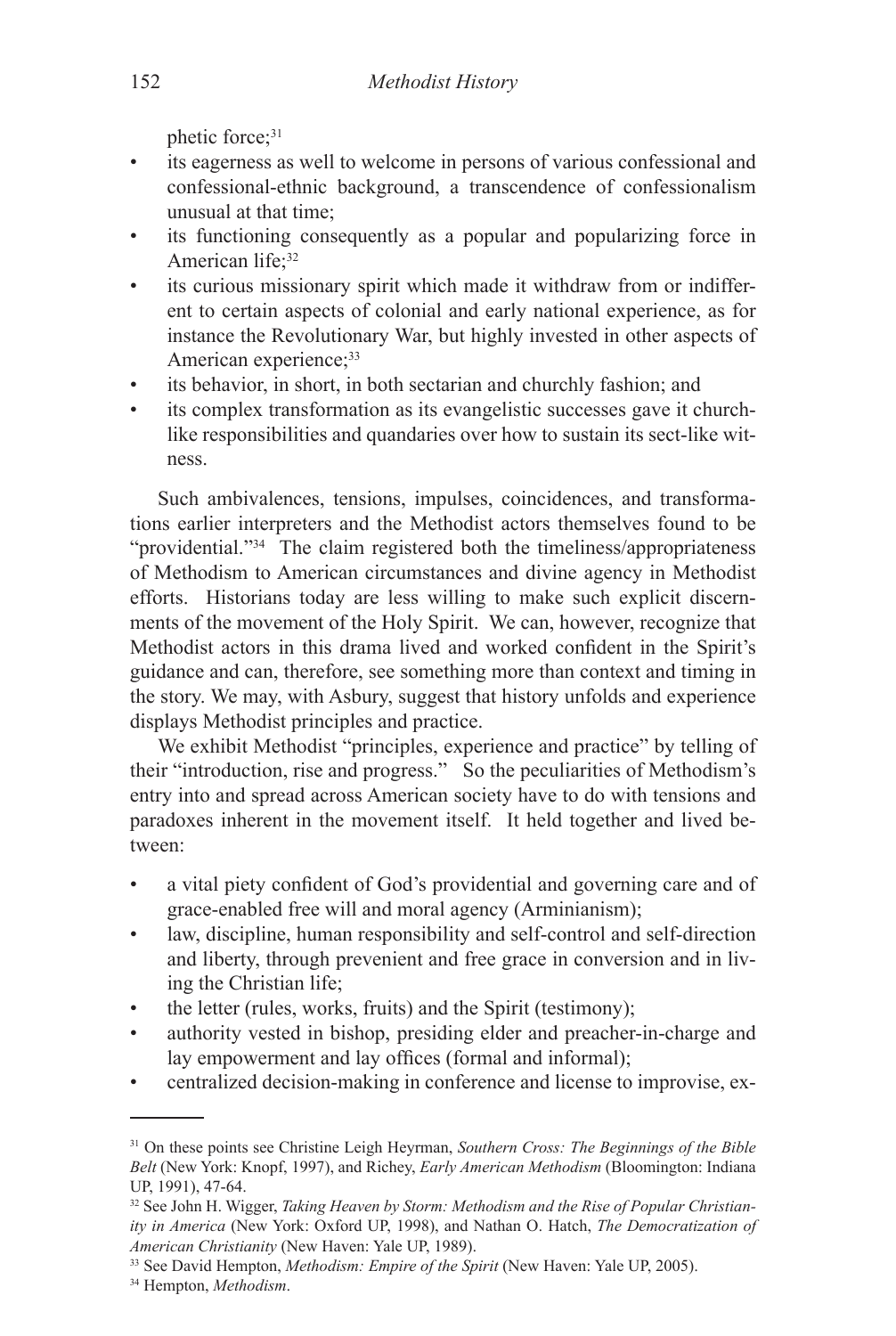periment and appoint on the circuit, in missions and on frontiers;

- an ordered, even communal Christian life (class) and openness to emotional expression and innovations in praxis (love feast); •
- community (conference) and individual expression (free will);<sup>35</sup> •
- love of God and love of neighbor, individual and social holiness; •
- expectations of holiness and perfection that pressed towards spiritual elitism and preaching of a universal atonement that embraced the human family; •
- white male domination of office and decision-making and a gospel of universalism that transcended lines drawn by race, language, gender, culture and ethnicity; •
- the war against sin within and against the world and Calvinism without; •
- rules and practices against worldliness and a transformative impulse; •
- a commitment to conform (to Large Minutes, Wesleyanism, the *Discipline*) and an independence, Americanizing streak, a license to poach and borrow; and •
- an evangelical catholic spirit and a highly competitive denominational Methodist triumphalism. •

Other tensions the Methodist movements brought with them, as for instance, holding together word and sacrament, they failed to sustain and rediscovered much later. The Methodists negotiated their ways into colonial and American experience largely as movements of the word—the word in preaching, singing, praying, printing, testifying, even shouting.36

### **Interpretive Viewpoint**

Histories have a point of view, one that comes to expression often in attitudes towards change. Here we would give a summary statement of what we attempt to show and with what assumptions we have worked.

(1) *Change as Natural*. Much Methodist development unfolds, we suggest, in an evolutionary and natural fashion. Living with and between the aforementioned tensions, growing numerically, expanding geographically, appealing to various sectors, classes, races and language groups in American society and coping with such successes elicited coping mechanisms, governance adjustments, even shifts in denominational self-understanding. Methodism proved to be remarkably responsive to the rapid expansion of American society. And growth produced change. The preservation of a pure, primitive, unsoiled Methodism proved quite impossible—John Wesley's

<sup>&</sup>lt;sup>35</sup> On several of these tensions, see Fred Hood, "Community and Rhetoric of 'Freedom': Early American Methodist Worship," *Methodist History*, 9 (October 1970), 13-25 as well as Hempton.

<sup>36</sup> Wigger, *Taking Heaven by Storm* and Donald G. Mathews, "United Methodism and American Culture: Testimony, Voice, and the Public Sphere," *The People(s) Called Methodist*, United Methodism and American Culture, II, ed. William B. Lawrence, Dennis M. Campbell and Russell E. Richey (Nashville: Abingdon, 1998), 279-304.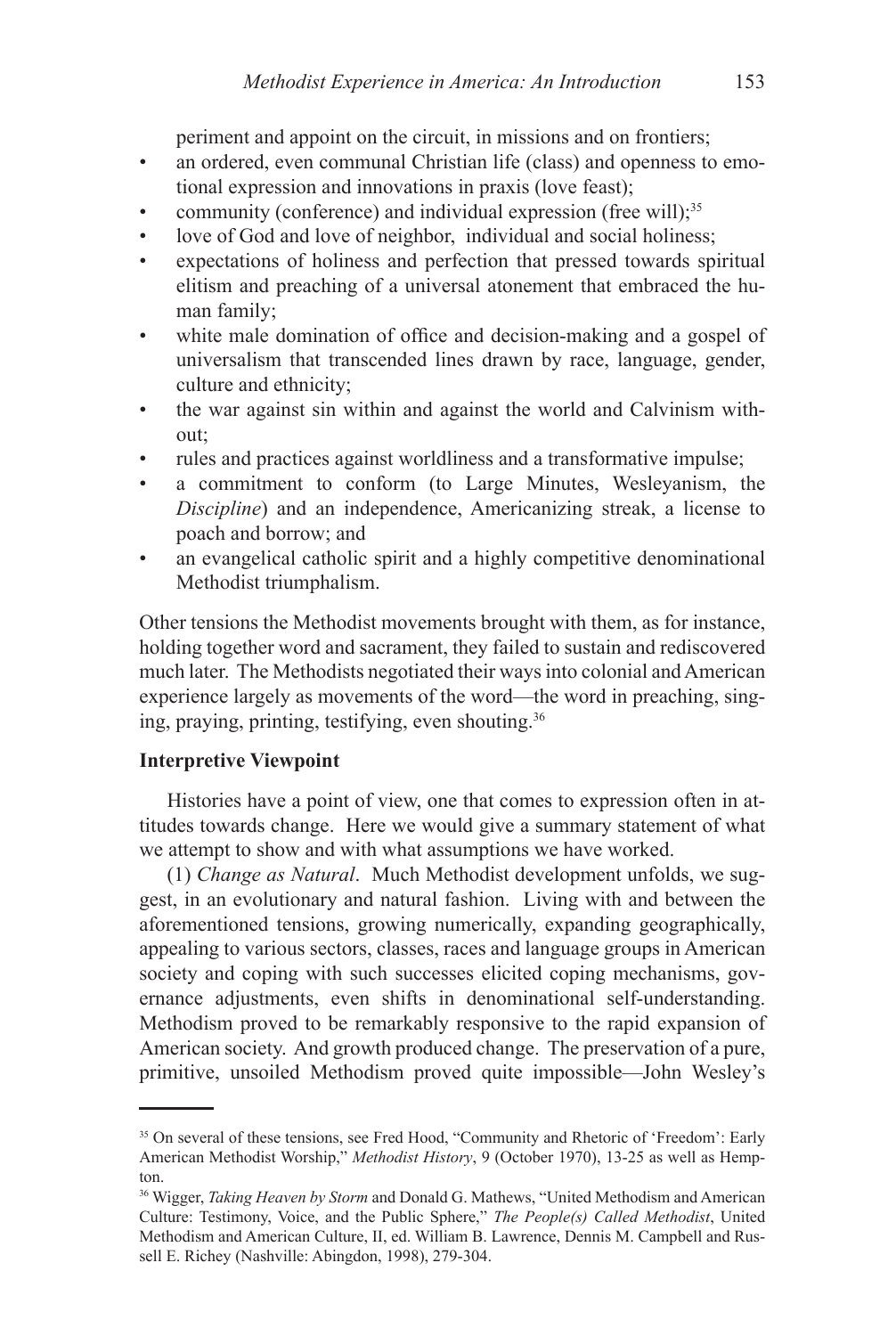wishes and Francis Asbury's efforts notwithstanding. And we give Nathan Bangs a more charitable treatment than has been the custom of late.

We offer as much as we can, then, neither a primitivist nor a progressive account, neither the measuring of subsequent Methodism by some Wesleyan standard nor the judging of the past by more recent or contemporary expectations (e.g. notions of pluralism or advocacy of confessionalism).<sup>37</sup> To speak normatively, the Methodism of each successive period can be viewed, we think, as quite distinct in important ways, yet possessing theological, constitutional and ethical integrity apt for its day and age, and unfolding from a prior phase and yielding to another in a natural pattern of evolution. That said, we also concede that Methodism has not always been as self-conscious and articulate about such "natural" change as one might wish or suppose. And an essential but only partially opened question is how the church understood itself, its past and its future at any given point, how well it voiced such a self-understanding, and how fully the rank and file embraced any such self-conception.<sup>38</sup>

(2) *Change experienced as Crisis.* Although change may have come naturally, Methodists sometimes experienced it as violation, defeat, and crisis. They did so notwithstanding the fact that many of the most critical and vexing changes in ethos, practice, structure and ministry yielded the successes and sustained the aspirations that the movement itself sought, i.e., self-preservation over time, geographical expansion, incorporation of ethnically diverse peoples, numerical growth. The experience of change had, then, an ironic and sometimes tragic character. It came naturally and came out of efforts Methodists made in good faith; it came ironically from Methodism's efforts to transmit itself unchanged; it came tragically as the unintended consequence of Methodism's being itself. So some of the movement's activists, folks like Peter Cartwright, could also complain loudest about changes in which they had a hand. Critics focused on the supposed decline in several distinctive practices, itinerancy, class meetings, camp meetings. Here, too, we endeavor to take seriously the change that warranted the charge of "declension" and the concerns of those who levy the charge. At the same time, we recognize, as some of those who grieved or prophesied doom over the erosion of the class meeting did not, that Sunday schools and missionary societies supplanted class meetings by serving many of the latter's functions and doing so with greater purposiveness and sense of urgency.

(3) *Conflict and Change.* Methodists called each other names and broke with one another over various vital issues, slavery especially, issues often touching in one way or another on governance. Those personal and social dynamics and the rationales the various parties presented for positions taken were, of course, important and have deservedly received attention. We en-

<sup>&</sup>lt;sup>37</sup> Nor the even more mischievous tact of pressing some present agenda by locating it in Wesley or early American Methodism.

<sup>38</sup> See Langford's *Practical Divinity* for another case for an evolutionary account of Methodist development.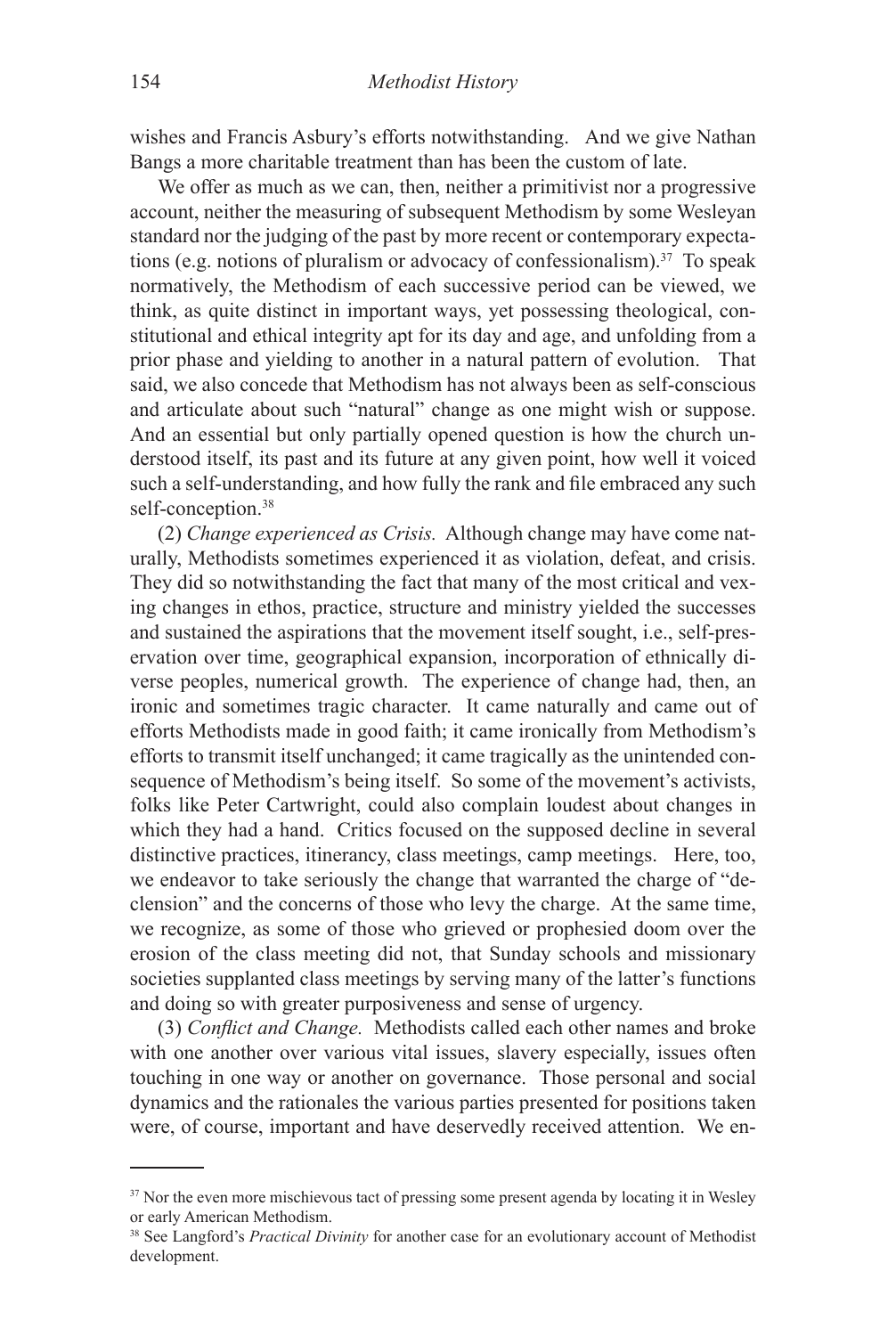deavor to do so in our narrative. We also exhibit the historical prefaces that have since 1787 been a feature of Methodist disciplines and which especially in the case of Methodist Protestants and the MECS set forth their perspective on the church dividing issues. We had hoped to include prefaces for the Republicans, AME, AMEZ, Wesleyans, Free Methodists, CME and Nazarenes from their first *Disciplines* but have had to sacrifice those because of space constraints. It is our intention to make those available on a website, perhaps the GCAH website. In these prefaces and in apologetic treatment of the conflicts more generally, the warring parties often appealed to and insisted on their adherence to key aspects of a primitive Methodism. The conflict and rhetoric obscured to participants and to later observers how much the Methodism had changed and how much the conflict itself and attendant stridency furthered more change

(4) *Celebrated Change.* If some natural processes of change have been obscured, others have been celebrated. One such is Americanization, as we noted above. Methodism has boasted of its ascendancy to the status of largest Protestant church, its becoming 'the national church', its emergence as a broadly represented and broadly representative movement. From the middle decades of the nineteenth century to the present, Methodists, particularly northern Methodists have waxed eloquent over the church's place in American society. Certainly indigenization was appropriate and to be expected. However, the set of developments by and through which it occurred wrought profound changes in Methodism, changes that may appear more ambiguous in the twenty-first century when the so-called mainline denominations are discovering the fruit Americanization yielded. For Methodism, even in the nineteenth century, Americanization meant the appropriation of a Reformed or Puritan conception of the civil order and the church's place therein, consequent acceptance of a role in the Christianizing of American society and the world, a higher premium on education and more active recruitment of genteel classes. With Americanization also went the muting of anti-slavery rhetoric, the decline of discipline, abandonment of holiness and a series of other adjustments to Victorian society. Methodist historians generally applaud Americanization but bemoan this latter set of developments. We endeavor to hold these together.

(5) *Two Paradigms.* In so doing, we put into tension the Reformed, Puritan or Calvinist paradigm for interpreting religious developments and a more Methodist alternative thereto. Our historians (and perhaps the movement itself) have tended either to accept the Puritan paradigm and fit the Methodist story into it or to reject the Puritan paradigm entirely in favor of a more Methodist explanatory model. We have passed through the period in which the Puritan paradigm ruled supreme.39 Now, some American

<sup>39</sup> Its crowning expression was Sydney Ahlstrom's *A Religious History of the American People*  (New Haven: Yale UP, 1972). Others in Ahlstrom's generation (i.e. Martin E. Marty, Robert Handy) shared this perspective, one deeply indebted to Perry Miller. The viewpoint has been adopted by, transmuted and become staple to the argument of the evangelical historians whose work also privileges a Reformed perspective and now sets much of the church historical agenda (George Marsden, Harry Stout, Mark Noll, Grant Wacker, Joel Carpenter).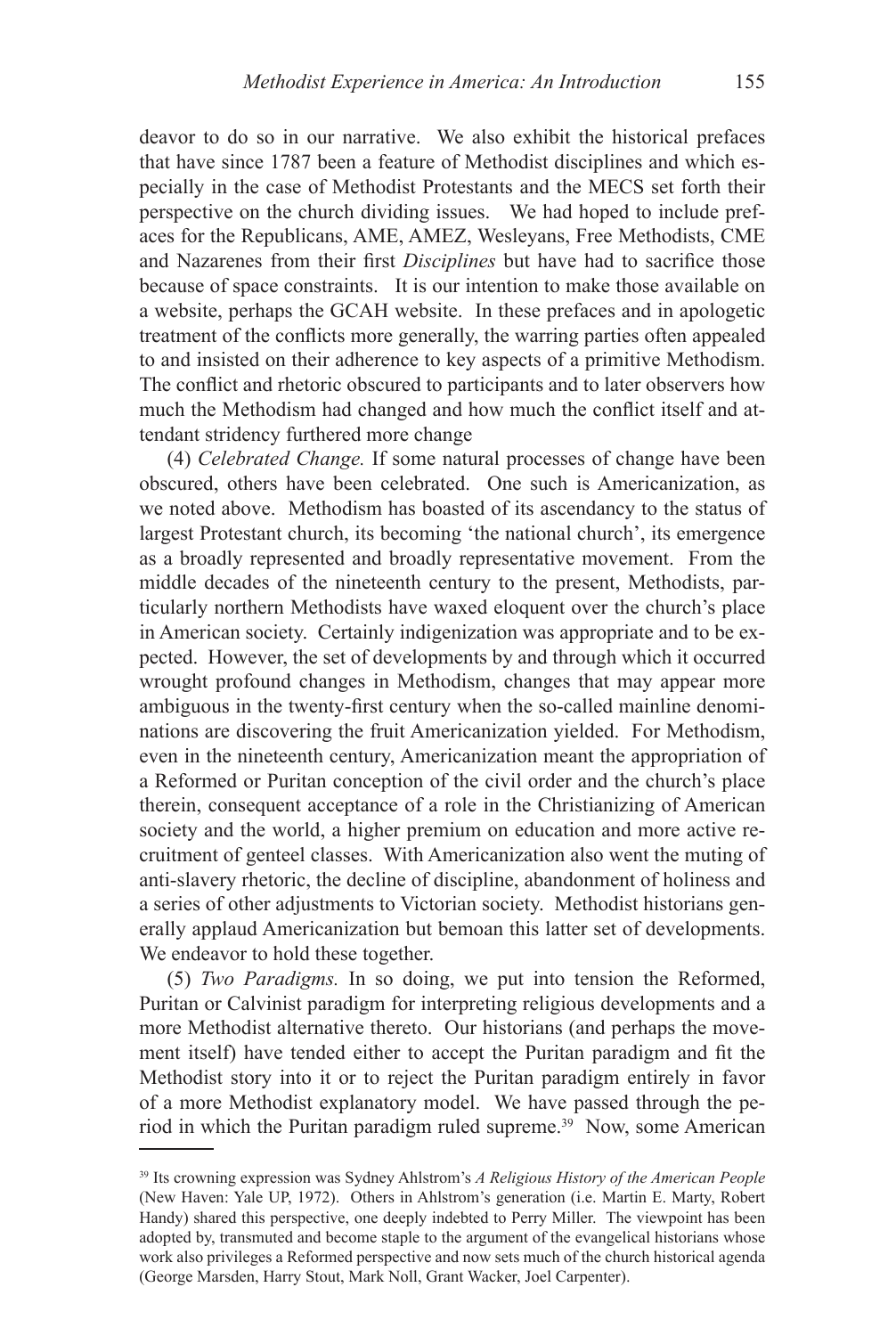historians, church historians and students of Methodism pursue non-Puritan paradigms. We draw upon these non-Reformed readings of American social history, $40$  of American religious patterns, $41$  and of Methodist experience. $42$ But, as the prior point suggests, we shall also concede that Methodists found themselves embracing and embraced by—perhaps one could even say seducing and seduced by—the missionary ideal of a Christianized society. This ideal captured something Methodists knew as deeply their own and so they insisted that missions was not an extra, that their church itself was missionary. But ironically when they came to enunciate this ideal, Methodists were creating missionary societies so making mission something to be done and done for others rather than something they 'were' (on which point see "A Quick Overview" below).

(6) *A Retelling but a Fresh One.* To some extent, our historiographical re-direction picks up an old trail, that of William Warren Sweet, who envisioned American religion as following the Methodists west and as fundamentally Methodist in style and shape.<sup>43</sup> However, the new paradigm is and needs to be less triumphal, more nuanced, more attentive to the diversity and texture of Methodist experience, more sensitive to the moral flaws in our story. If the story remains one of a people moving west and "reforming" the continent, it needs to carry all the people west. It also needs to start that movement properly, and that means from the world of the Chesapeake and with sensitivity to the social realities of the upper south. Understood as moving west from the south west (rather than west from Plymouth Rock), the Methodist story does require a Methodist paradigm. In moving west and north, Methodists discovered Plymouth Rock and so the story will demand the Puritan paradigm. With both, not only the diversity but the agony of it emerge. Methodists knew that the gospel was for all and so they preached it; they did not know what to do when all responded. And so race and also region come into play when the two paradigms are held together.

(7) *Shaper of and Shaped by Culture.* As the points above indicate, our analysis does not settle for a single-direction analysis, either 'Methodism as the shaper of culture' or 'Methodism as shaped by culture'.44 Both surely have been true. Methodism has profoundly affected the nature and character of American society. However, in and through efforts to effect that, Methodism has been profoundly changed. Those dialectics emerge most clearly in efforts at reform and restructure—anti-slavery in the early Republic, bureaucratization on behalf of the social gospel, and the politics of

<sup>40</sup> See Jack P. Greene, *Pursuits of Happiness. The Social Development of Early Modern British Colonies and the Formation of American Culture* (Chapel Hill: U of North Carolina P, 1988).

<sup>41</sup> See especially Hatch, *Democratization of American Christianity* but also the now significant cohort itemized in footnotes above.

<sup>42</sup> Those concerned to press this position include the late Timothy L. Smith, but also Melvin E. Dieter and Donald W. Dayton.

<sup>43</sup> This is a posture and argument which the late Timothy Smith forcefully advocated.

<sup>44</sup> For this reason, rubrics like 'secularization' or its more Methodist counterpart 'society to church' need to be used with caution and, if employed, certainly balanced with categories that develop the contrary church shaping culture motif.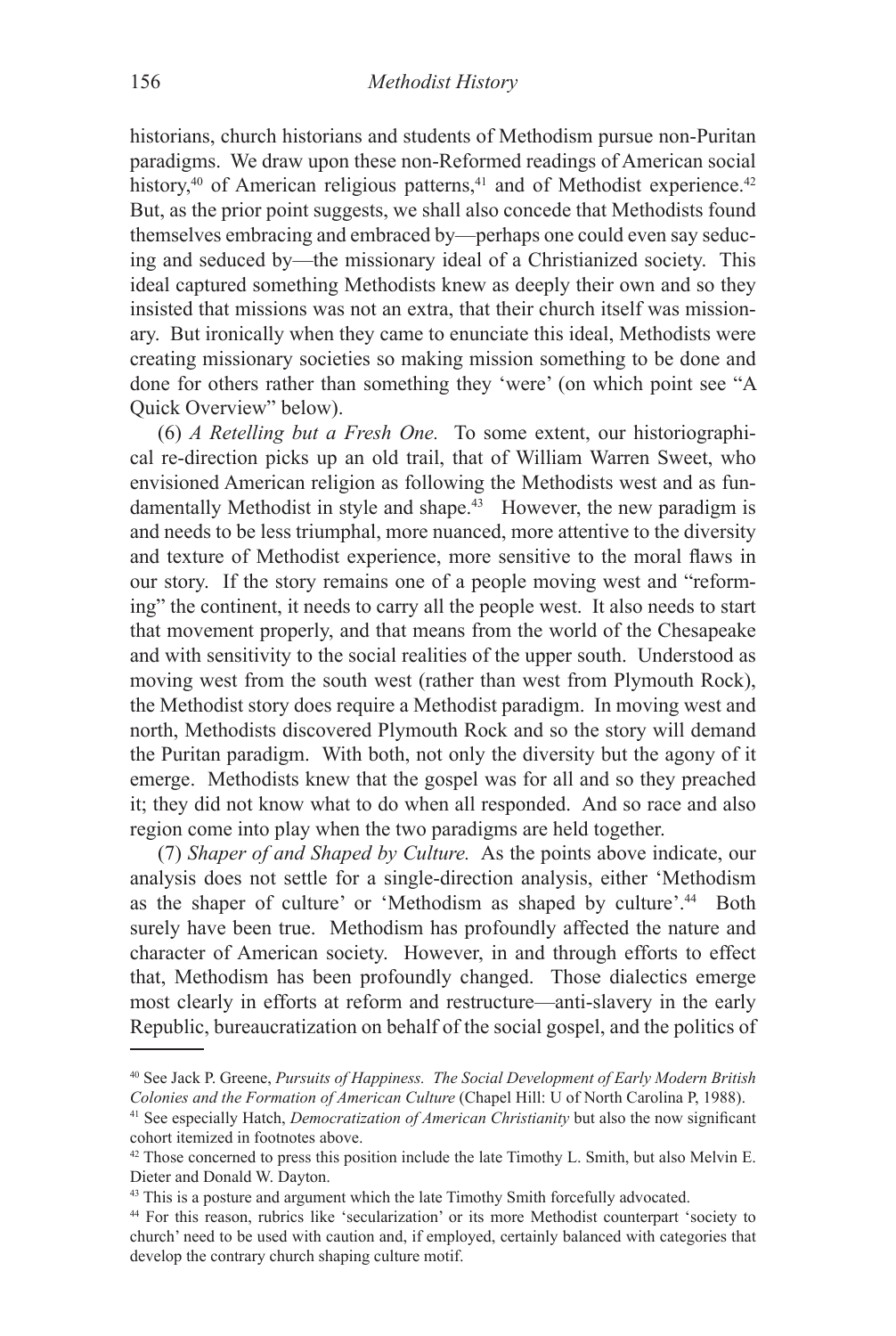caucus in our own day.

### **The Narrative Line45**

This volume follows central developments in the Methodist Episcopal, Methodist and United Methodist experience. We attend as appropriate to the UB, EA, MP, and MECS; to movements now distinct denominations— AME, AMEZ, CME, and the several holiness churches—; and to missions and other aspects of the larger Wesleyan story. We have endeavored to incorporate women's and minorities' (especially African Americans' experience) as much as possible into the narrative, rather than separating such into sub-plots. This has proved tricky, especially when we reach the complexities of the twentieth century, and we need to concede here that we do not have a single conceptual maneuver in terms of which to achieve integration and inclusion. We have endeavored, nevertheless, to tell a Methodist story, recognizing its complexities, conflicts, richness, texture.

In attending to the changes in Methodism's complexities, conflicts, richness, and texture, we have produced quite a long and large volume. It will doubtless exceed what some instructors feel comfortable in assigning. However, we anticipate that the very detailed Table of Contents and equally fine–grained Index will guide teachers to those sections that fit best in their courses or best complement their lectures. The Table of Contents will, as already noted, also permit those offering specialized courses on Methodist women, on race, on the church's social witness, on war, on orders and ordination, and on the church and culture to isolate sections that serve those emphases.

#### **A Quick Overview**

Three "snapshot" chapters treat local Methodism—Baltimore in 1816, Wilkes-Barre, Pennsylvania, in 1884 and Denver in 1968. These snapshots also capture important transitional points in the Methodist movement. They invite glimpses into three distinct Methodist phases which this volume depicts: a Pietist, a nurturing, and an advocating phase. Methodism features/ featured all three—piety, nurture and advocacy—in every period but, we think, has tended to accent one.

We depict early Methodism—in both its United Brethren/Evangelical Association and Wesleyan expressions—as mediating distinctive practices of the international Pietist movement. Featuring itinerant evangelizing, revivalistic preaching, dramatic conversions, and lively testimony, early Methodism vocalized its religious seriousness, its piety. To be sure it made provision for nurture in classes and it showed unusual courage in anti-slavery advocacy but grounded both in its convictions about the universality of grace and the imperative to save all from the wrath to come. Iconic for this phase of Methodism were emotional love feasts, revivalistic quarterly con-

<sup>45</sup> The following two sections appear also in the Preface.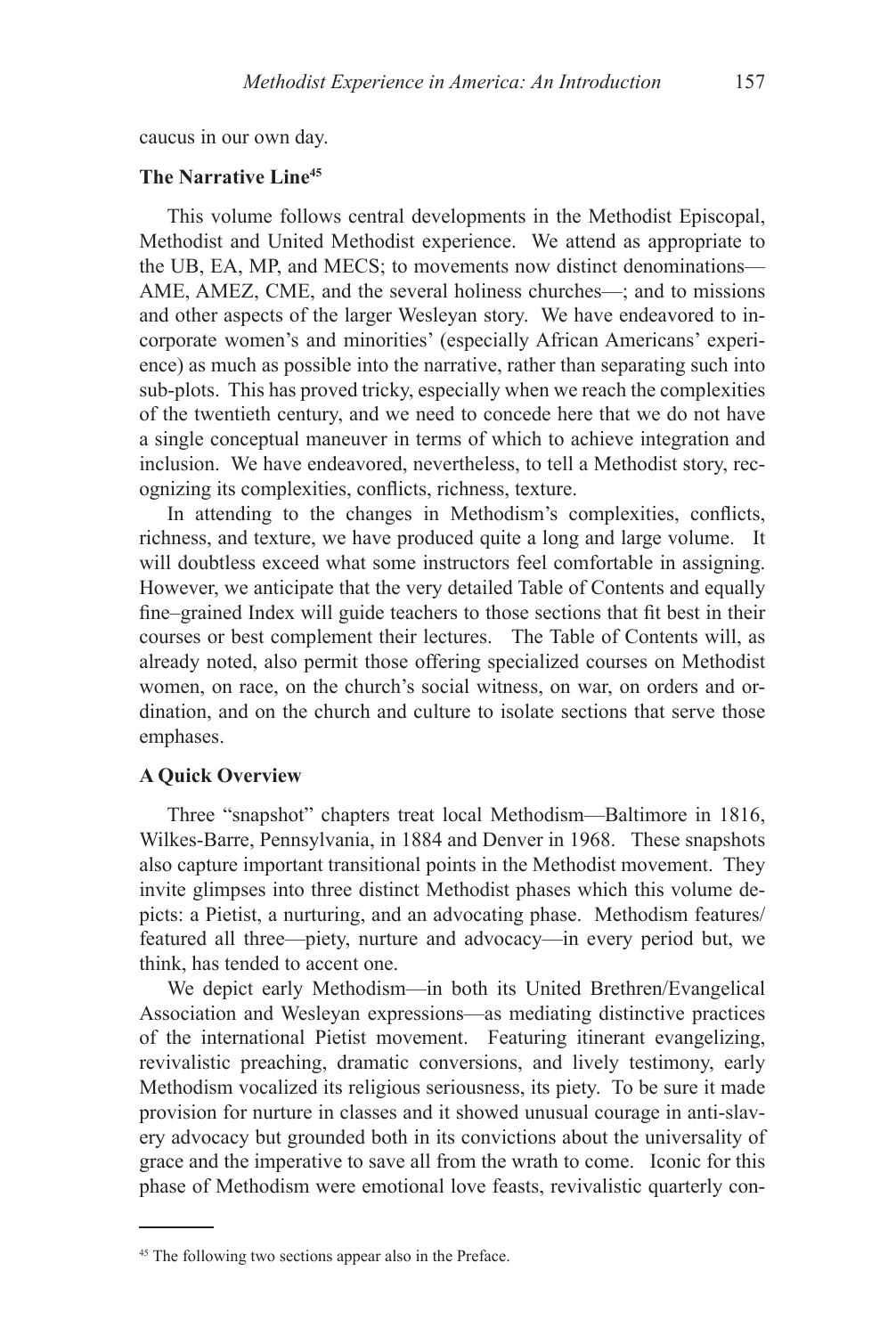ferences, and promoted camp meetings.

A century later, Methodism was consumed by various nurturing tasks. In age-graded Sunday schools, through its widely read *Advocates*, *Berean* lessons, magazines and books, in its numerous colleges, on the mission field, and in Freedmen's Aid, post–Civil War Methodism (particularly northern Methodism) cared for the enculturation of Christians, the cultivation of family religion, and the suffusing of society with Christian values. In the interest of home and family protection, Methodism advocated temperance, sabbath observance and an increasing host of other social reforms. It presumed that society could be Christianized and that culture could accommodate Methodist piety and practice. Iconic for this phase of Methodism were the international lesson, the Akron Plan Sunday school facility along with auditorium style sanctuaries, station appointments, and increasingly formalized religious life centered on the sabbath.

By its third century, United Methodism put a premium on advocacy. Its icons were the caucus, convention-center annual conferences and eventually digital/web exhibition of commitment, cause and concern. The church gathered but also fragmented itself by ethnic identity, sexual orientation and ideological concern. Conceiving of itself as global, United Methodism launched short-term missions in every direction. Northerners went south, southerners went north, U.S. groups went to Latin America, local churches worked near and far on Habitat Houses. Piety and nurture could be had in retreats, modules or packages—*Disciple* Bible study, Emmaus Walk.

Methodism defined its mission in these three epochs in interesting fashion. In its first *Discipline*, the MEC Americanized the answer to Wesley's query, "What may we reasonably believe to be God's Design in raising up the Preachers called Methodists?" to read: "To reform the Continent, and to spread scriptural Holiness over these Lands" **(Sources 1785a)**. Looking back from the vantage of the 1866 Centenary, Abel Stevens, whom we treated above, nicely captured the import of the 1785 ambitions to evangelize and reform the entire continent:

Though American Methodism was many years without a distinct missionary organization, it was owing to the fact that its whole organization was essentially a missionary scheme. It was, in fine, the great Home Mission enterprise of the north American continent, and its domestic work demanded all its resources of men and money.<sup>46</sup>

By the 1880s, Methodism in its various denominational expressions reshaped mission into connectionally–ordered, well–led and amply–financed foreign and home missionary societies. And Methodist women mounted, staffed,

<sup>46</sup> Abel Stevens, *The Centenary of American Methodism: A Sketch of its History, Theology, Practical System, and Success*. With a statement of the plan of the Centenary Celebration of 1866 by John M'Clintock, D.D., (New York: Carlton & Porter, 1865), 180, 185-187. Stevens prefaced his statement about American Methodist missions with the insistence that Methodism was, from the beginning, intrinsically missionary: "Methodism was essentially a missionary movement, domestic and foreign. It initiated not only the spirit, but the practical plans of modern English missions. . . ." Stevens and, indeed the whole church, endeavored to make and keep missions central.